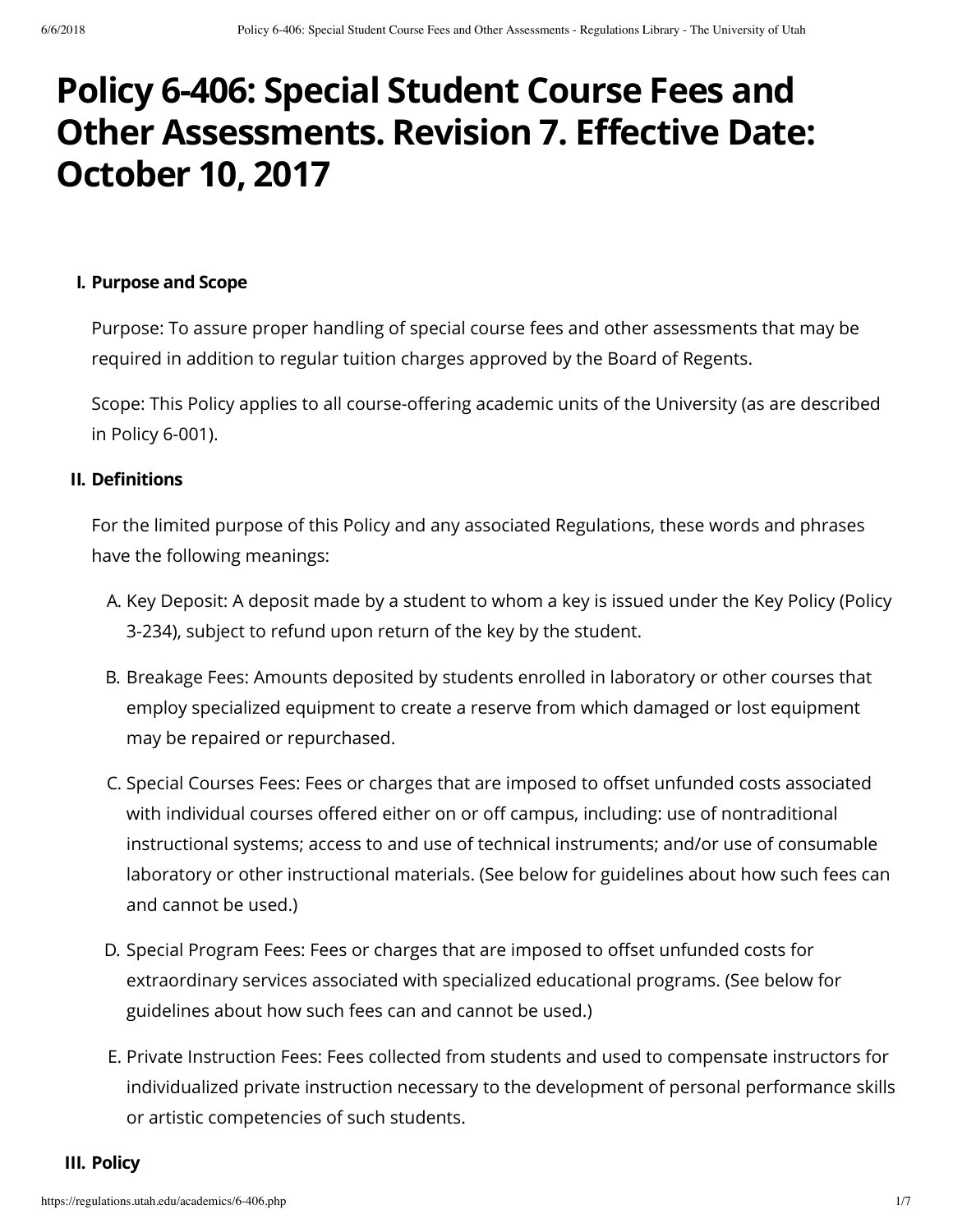#### A. Key Deposit

- 1. Keys may be issued to individuals for access to lockers within buildings after payment of an approved locker key deposit, which will be credited to a general fund liability account. Issuance of keys for access to buildings and rooms is governed by the University Key Policy, Policy 3-234.
- 2. An individual requesting a locker key is required to make a deposit for each key with the university cashier. The amount of deposit will be set by the Special Fee Review Committee. A receipt will be issued by the cashier.
- 3. The locker key will be issued by the department to the individual on presentation of the deposit receipt. The department will retain the receipt until such time as the individual returns the locker key.
- 4. Upon surrender of the locker key, the department returns the receipt to the individual, who may present the deposit receipt to the University cashier for refund of the deposit.
- B. Special Course Fees and Special Program Fees
	- 1. Colleges, departments, and other course-offering operating units of the University of Utah are not authorized to impose, collect, or deposit to their own activity/project any special course fees or special program fees, except to the extent authorized pursuant to this Policy.
	- 2. Proposals to impose special course fees and special program fees must be submitted in writing by academic departments or colleges, through the cognizant dean, to the Special Fee Review Committee.
	- 3. All special course fees and special program fees duly approved pursuant to this Policy must be paid directly to the University cashier or designated representative of the cashier. The cashier's receipt for the payment will be accepted as evidence that the individual is eligible for the special educational service or program for which the fee was imposed.

#### C. Breakage Fees

Approved breakage fees must be deposited with the University cashier. Appropriate breakage coupons will be issued. Refunds will be given for unused coupons upon presentation to the cashier.

D. Private Instruction Fees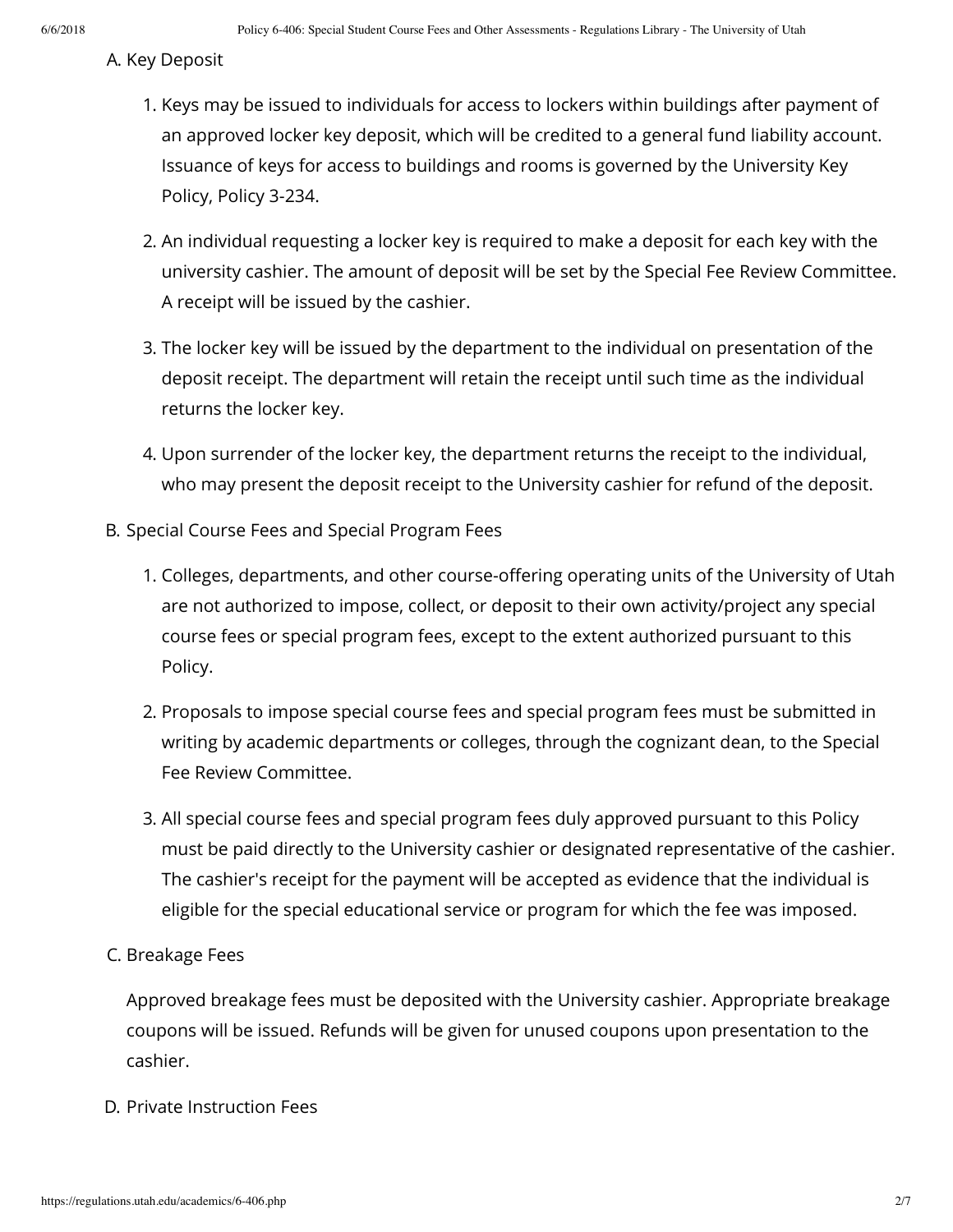Approved fees for private instruction must be paid to the University cashier. The department will be provided budget support for private instruction based upon the revenue derived from such private instruction fees.

#### E. Instructional Materials

Required materials, such as syllabi, outlines, extracts, special publications, reading materials, and other classroom instructional aids intended to be sold to students, must be distributed through the University Bookstore, or other available off-campus sources, unless special arrangements to the contrary are previously approved in writing by the cognizant vice president, with the concurrence of the Vice President for Administrative Services.

#### F. Approval Authority

- 1. Senate Special Fee Review Committee.
	- a. The University Special Fee Review Committee is hereby established. Its membership shall consist of: (i) the current members of the University Curriculum Policy Review Board (as established by Policy 6-500); (ii) one representative each from the office of the Associate Vice President for Budget & Planning and the Vice President for Student Affairs; and (iii) four students appointed by the President of the University from a list of six students nominated by the Associated Students of the University of Utah. The chairperson of the Curriculum Policy Review Board will serve as chairperson of the Committee. The Committee will convene annually or as directed by the chairperson, and it will report annually to the Academic Senate.
	- b. The Committee will serve as the University body to review and to approve or disapprove all requests for special course fees submitted by course-offering units. The Committee is authorized to approve and to adjust the amount of previously approved key deposits, breakage fees, special course fees, and private instruction fees as budgetary circumstance may require, after careful consideration of each request and the views of the affected departments, colleges, and students. With regard to special program fees, the Committee will review new requests and renewals of *special program fees* and make recommendations regarding them to the University Budget Advisory Committee.
- 2. The appropriate operating units shall give reasonable notice of required fees and deposits approved under this Policy prior to each academic semester or session in which the fees or deposits are required. See below.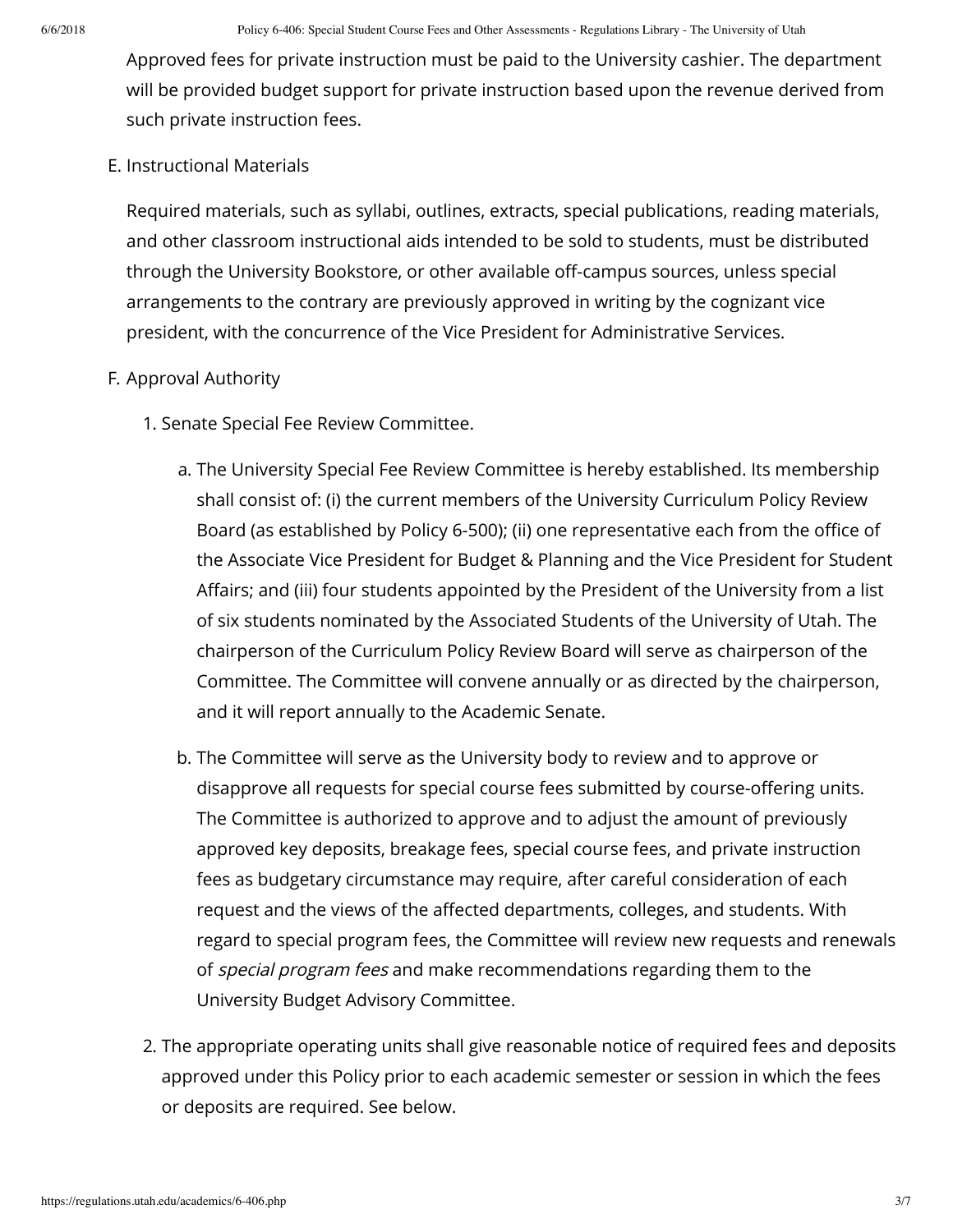3. A report of all fees and deposits approved under this Policy shall be submitted annually to the University President for review.

#### G. Exceptions

The University President, on recommendation of the cognizant vice president, may approve specific exceptions to this Policy.

#### H. Addendum

- 1. General Policy Guidelines for Special Course Fees
	- a. Income from special course fees is restricted to specific course costs and may not be used to augment general categories of departmental budgets, i.e., supplies and equipment, travel, salaries or computing costs, and may not be deposited into gift activities (Fund 6000).
	- b. Special course fees may be approved for:
		- i. Consumable Instructional Materials: lab or studio supplies, breakage, photo lab materials, films, chemicals, handouts, electronic kits, etc.
		- ii. Use of Specialized Facilities: key deposits, darkrooms, practice rooms, special equipment, language labs, etc.
		- iii. Instructional Materials & Services: film and tapes, special syllabi, private instruction, etc.
		- iv. Curriculum Enhancement: field trips, trail fees, leadership labs, etc.
		- v. Other Specialized Services: testing and exam fees, counseling, etc.
- 2. General Policy Guidelines for Special Program Fees
	- a. Income from special program fees may be used for the sole purpose of offsetting the cost of providing those services specified in the approved proposal. Special program fees cannot be used for salaries for instructional personnel.
- 3. Length of Approval Period
	- a. Approvals for special course fees and special program fees are granted for a threeyear period, ending with the summer session.
- 4. Fee Increases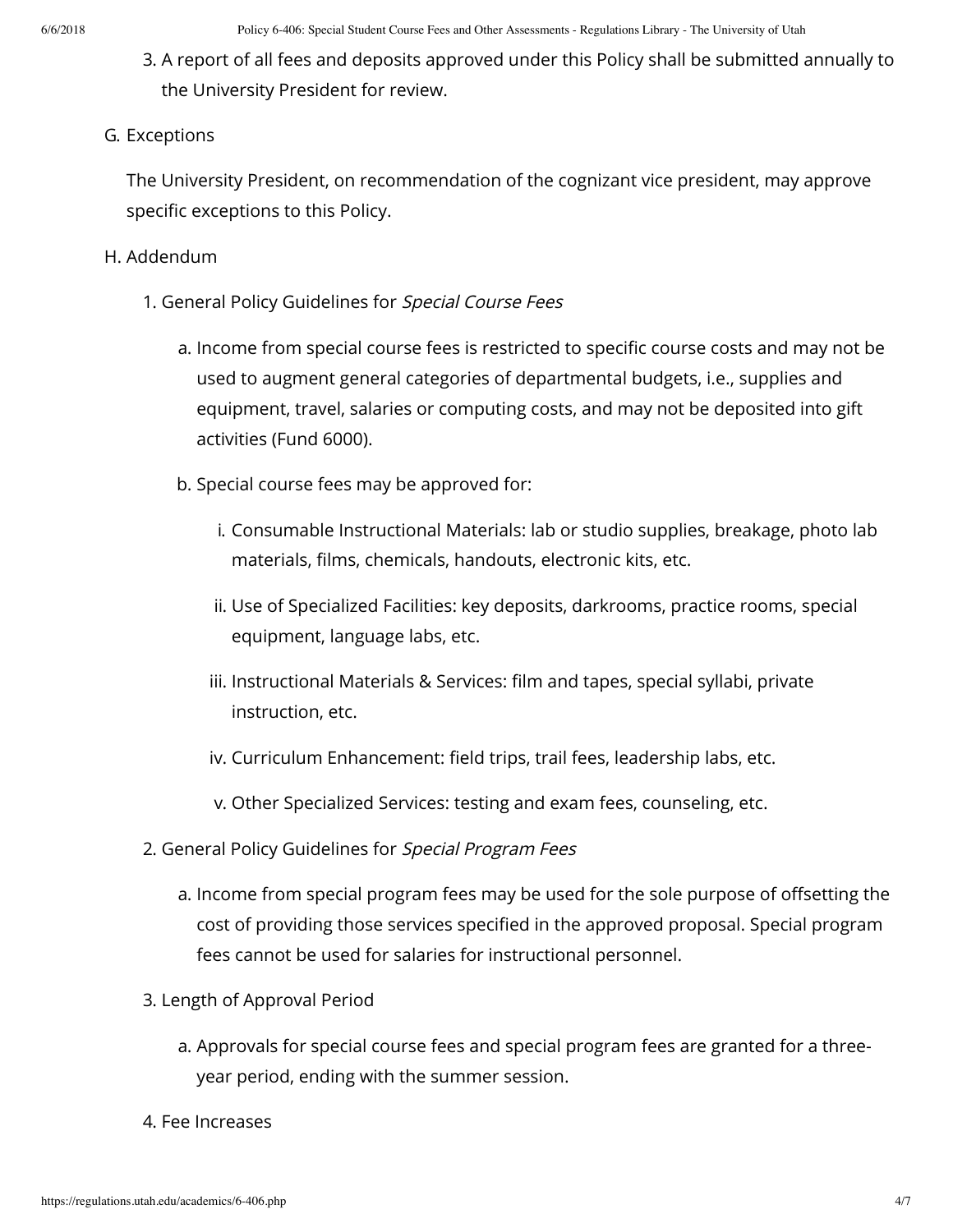6/6/2018 Policy 6-406: Special Student Course Fees and Other Assessments - Regulations Library - The University of Utah

- a. Special course fees and special program fees may not be increased during the threeyear period unless there are critical and compelling reasons for an out of sequence increase.
- 5. Fee Notification
	- a. Special course fees may not be charged to students without having been published in the Class Schedule. Special program fees, including their due dates, must be published in all materials related to that service, e.g., marketing, recruiting, application, and program materials. Such publication constitutes advance notice of the special fee requirement.

[Note: Parts IV-VII of this Regulation (and all other University Regulations) are Regulations Resource Information– the contents of which are not approved by the Academic Senate or Board of Trustees, and are to be updated from time to time as determined appropriate by the cognizant Policy Officer and the Institutional Policy Committee, as per Policy 1-001 and Rule 1-001.]

### **IV. Rules, Procedures, Guidelines, Forms, and Other Related Resources**

- A. Rules [reserved]
- B. Procedures [reserved]
- C. Guidelines [reserved]
- D. Forms [reserved]
- E. Other related resource materials [reserved]

\_\_\_\_\_\_\_\_\_\_\_\_\_\_\_\_\_\_\_\_\_\_\_

#### **V. References:**

Policy 3-234 Key Policy

#### **VI. Contacts**

The designated contact officials for this Policy are:

- A. Policy Owners (primary contact person for questions and advice): Associate Vice President for Undergraduate Studies.
- B. Policy Officers: Sr. Vice President for Academic Affairs and the Sr. Vice President for Health Sciences.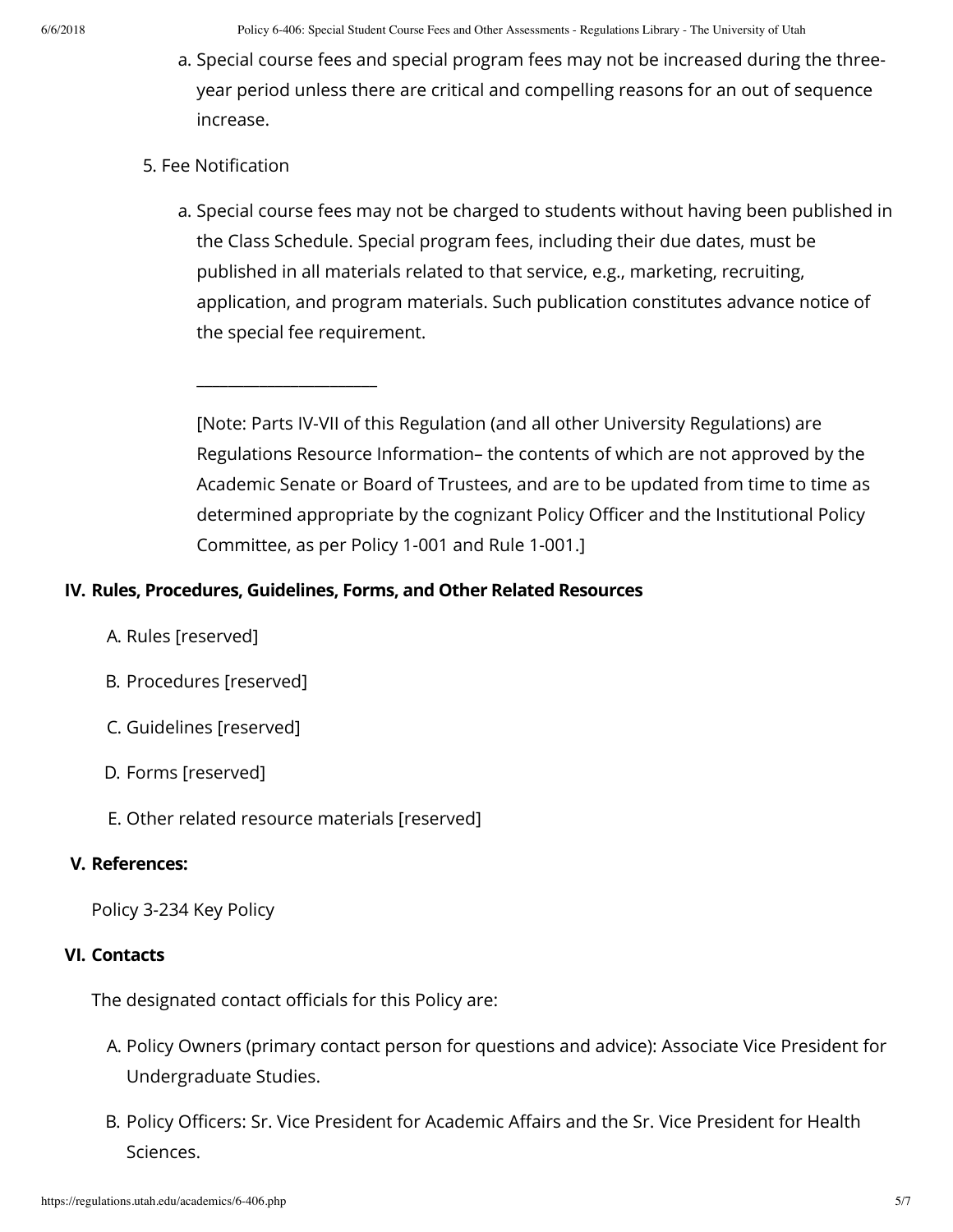These officials are designated by the University President or delegee, with assistance of the Institutional Policy Committee, to have the following roles and authority, as provided in University Rule 1-001:

"A 'Policy Officer' will be assigned by the President for each University Policy, and will typically be someone at the executive level of the University (i.e., the President and his/her Cabinet Officers). The assigned Policy Officer is authorized to allow exceptions to the Policy in appropriate cases.... "

"The Policy Officer will identify an 'Owner' for each Policy. The Policy Owner is an expert on the Policy topic who may respond to questions about, and provide interpretation of the Policy; and will typically be someone reporting to an executive level position (as defined above), but may be any other person to whom the President or a Vice President has delegated such authority for a specified area of University operations. The Owner has primary responsibility for maintaining the relevant portions of the Regulations Library... .[and] bears the responsibility for determining -requirements of particular Policies... ." University Rule 1-001-III-B & E

### **VII. History**

# **Renumbering: University Policy 7-406 effective 9/15/2008, formerly known as PPM 3-8**

# **Revision History**

## A. **Current Version – University Policy 7-406 Revision 7**

Approved by the Academic Senate – October 2, 2017

Approved by the Board of Trustees – October 10, 2017

[Legislative History of Revision 7 \(/academics/revisions\\_6/Policy%206-](https://regulations.utah.edu/academics/revisions_6/Policy%206-406%20Rev7%20leg%20history.pdf) 406%20Rev7%20leg%20history.pdf)

#### B. **Earlier Versions**

[Policy 6-406 Revision 6 \(/academics/revisions\\_6/Policy%206-406.R6.pdf\)](https://regulations.utah.edu/academics/revisions_6/Policy%206-406.R6.pdf)

Effective dates: October 11, 2005 - October 10, 2017

[Policy 6-406 Revision 5 \(/academics/revisions\\_6/6-406.R5.pdf\)](https://regulations.utah.edu/academics/revisions_6/6-406.R5.pdf)

Effective dates: August 13, 2001 to October 11, 2005